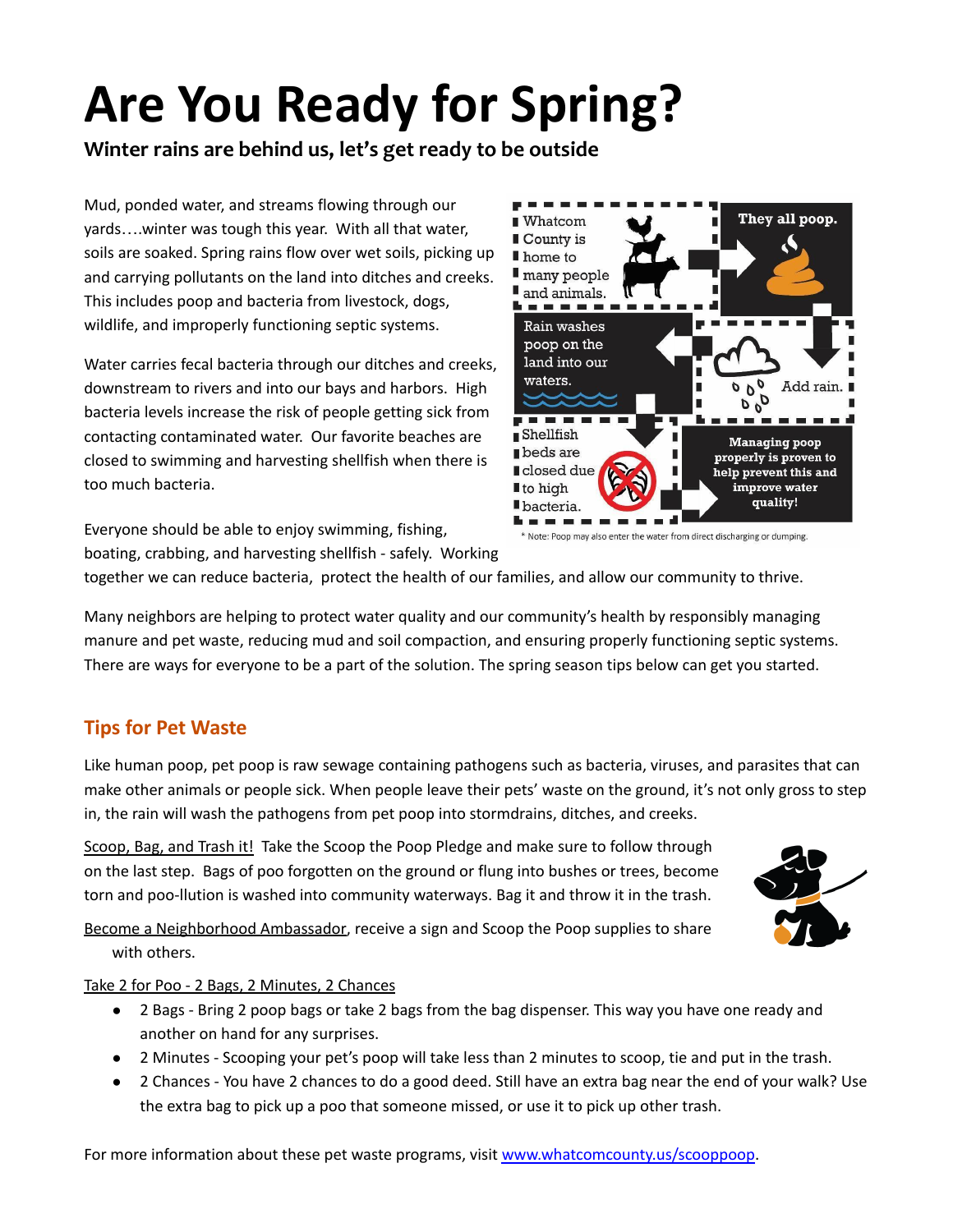# **Tips for Septic Systems**

Regularly evaluating and maintaining your septic system can help you find and fix small problems early, before a big (costly) problem develops. Too much water and sewage going to your drainfield may cause your septic system to overload. If this occurs you may run the risk of sewage backing up into your home or surfacing in your yard. A septic system's drainfield typically fails because too much water from the house, an outside source, or both, is flushed into the system. Here are some specific tips to help keep excess water out of your septic system and protect your property.



**SEPTIC BASICS** 

Repair leaking toilet flappers. A worn out toilet flapper can allow water to leak from the toilet tank to the toilet bowl. These leaks often go unnoticed and could send hundreds of gallons of additional water each day through your septic system. Repairing a leaking toilet flapper is quick and cheap, and has the added benefit of reducing your water bill! <https://www.epa.gov/watersense/fix-leak-week>

Spread out the timing of your laundry loads. Try to do laundry throughout the week and avoid 'laundry catch up days'. Modern high-efficiency washing machines can use between 10 and 20 gallons of water per load. Older top loading washing machines can use up to 40 gallons per load. Washing five loads of laundry in one day could send more than 200 gallons of water through your septic system, which may be too much for your system to handle.

Divert runoff/downspouts. Divert excess water away from your septic tank and drainfield. Make sure that roof gutters and downspout extensions are in place to direct water away from your septic system. A drainfield that is constantly wet is unable to treat sewage properly. If you notice problems, call the health department or a licensed septic professional for advice.

High water alarm. If your high water alarm was going off during the wettest and rainiest months this past winter, it's a good sign to call a professional. If components of your septic system are not watertight, raw untreated sewage could be leaking into your yard.



For more information about septic systems, visit [www.whatcomcounty.us/septic](http://www.whatcomcounty.us/septic) or call the Whatcom County Health Department at (360) 778-6000. For rebate information, visit [www.co.whatcom.wa.us/2257/Septic-Maintenance-Rebate-Program](http://www.co.whatcom.wa.us/2257/Septic-Maintenance-Rebate-Program).

# **Tips for Farms**

Spring is a great time to start the projects you have been planning all winter. Whatcom Conservation District (CD) provides free and confidential farm planning advice. They can also loan you a manure spreader or poultry processing equipment and connect you with rebates and grants for your farm improvement dreams. Contacting the CD is the first step towards your \$200 rebate for barn gutters, fencing or heavy use area footing. For CD program information, visit <https://www.whatcomcd.org/landowner-tools> or call (360) 526-2381.

#### **Pastures**

Assess pastures before opening pasture gates. Animals on wet fields can compact the soils and damage newly growing grass. Compaction and early damage limits your field's ability to produce forage throughout the growing season. If the field is too wet for your feet, it's also too wet for your animals.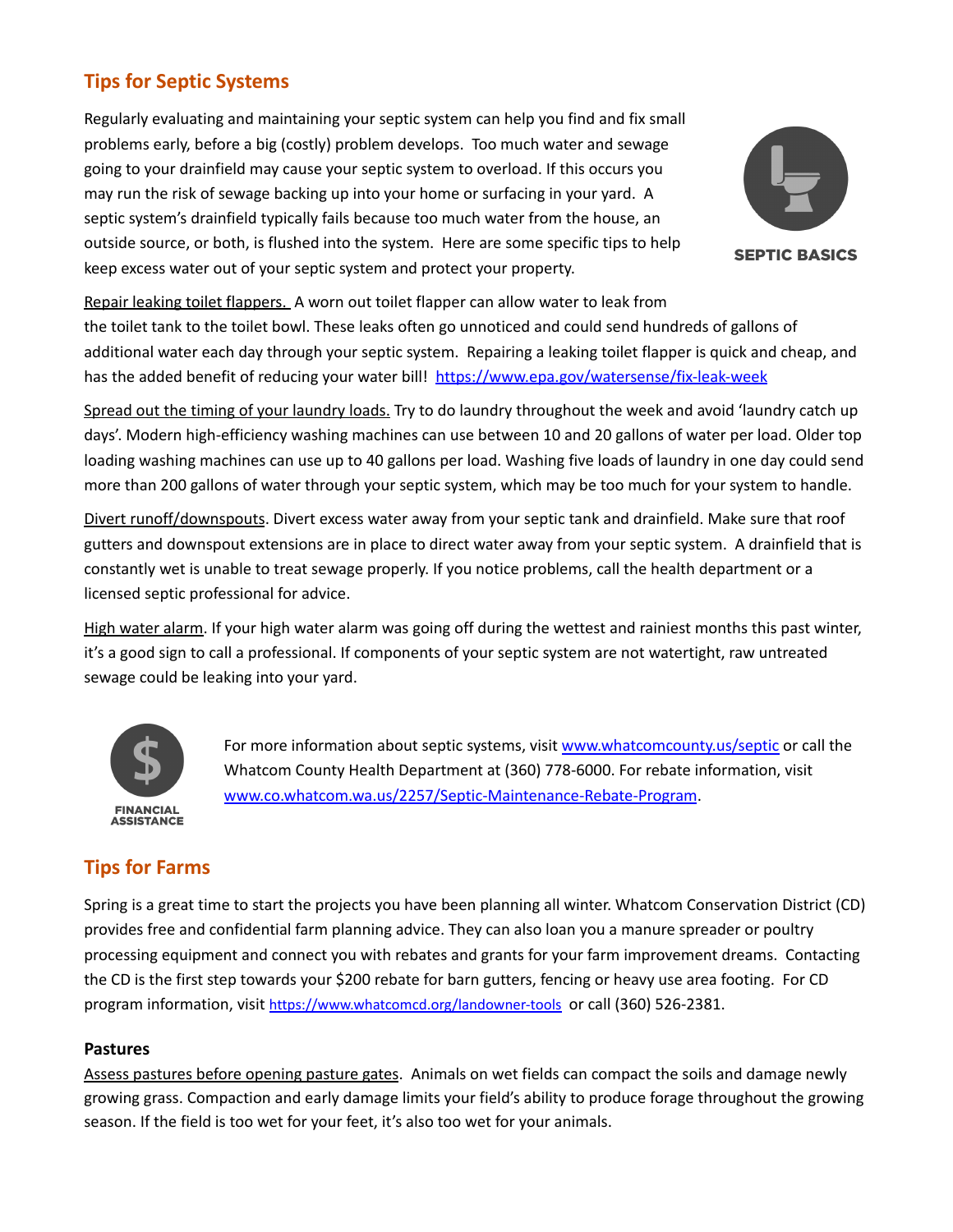

Install fences or check existing fences to ensure animals are excluded from wet areas, including swales, ditches, streams, ponds, and wetlands. Rebates available for fencing: [www.whatcomcounty.us/2909/Small-Farm-Improvement-Rebates.](http://www.whatcomcounty.us/2909/Small-Farm-Improvement-Rebates)

Avoid overgrazing. To get the most from your grass this season, move grazing animals from a pasture when the grass gets below 3 inches tall. Rotate the animals to another field and back to the original pasture when the grass is back to 6 inches or more.

Follow manure application setback guidelines for pasturing animals. Just like manure spreading equipment, animals apply manure to your fields. Check and follow the recommended or required setback distances that apply to you (e.g. seasonal manure [application](https://www.whatcomcd.org/manure-application-setback) setbacks, Critical Areas Ordinance requirements, or Department of Ecology recommendations). The Whatcom Conservation District can help you determine appropriate setbacks.

#### **Manure Nutrient Applications and Storage**

Get manure on to fields at the right time. The right time to apply manure nutrients to your pastures/crops depends on some variables. Consider if your soil is dry enough, when plants need the nutrients, and if the weather is compliant. Check the Whatcom Conservation District's Manure [Spreading](https://whatcomcd.org/msa) Advisory to find the best time to apply nutrients and call to inquire about borrowing their manure spreader to get the job done.

Follow seasonal manure application setback guidelines. From March through May, the setback is **40 feet** from all waterways and swales. The recommended setback from waterways moves to **10 feet** during June through August. The setback distances apply to application of solid and liquid manure as well as to grazing animals.

Apply nutrients at agronomic rates. Match manure nutrient application (amount and timing) to what your pastures and crops need. Split applications throughout the growing season to maximize nutrient availability and uptake by plants. That includes accounting for grazing animals as "applicators."

Sign up to receive manure text alerts from Whatcom Conservation District. Text "EZManure" to 797979 to receive notices of significant weather events and manure application tips.

Cover manure storage or compost system. Cover your manure pile with a tarp or roof structure through the wet spring and into the dry summer. Covering your manure pile preserves nutrients, reduces polluted runoff in the spring, and prevents wind drift from your farm in the summer. Contact the Whatcom Conservation District for a free tarp, or share your manure with others for fertilizer with the manure link program.

[https://www.whatcomcd.org/manure-link.](https://www.whatcomcd.org/manure-link)

#### **Cover Crops**

Plan your cover crop or relay crop. Cover and relay crops are a great way to hold soil and nutrients in place during the fall and winter months. Reducing soil and nutrient transport helps protect ground and surface water quality and improves your field's soil fertility.